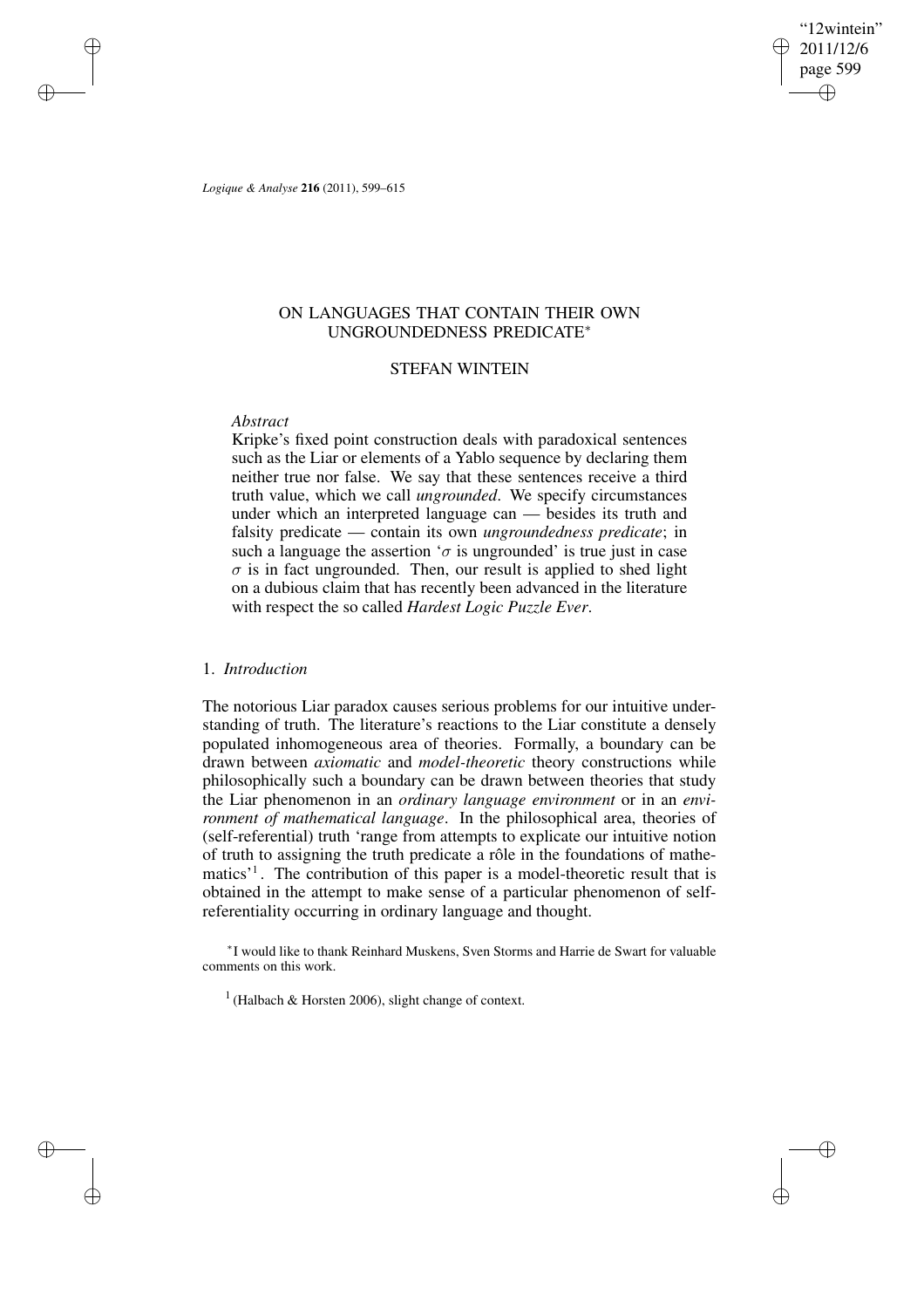✐

### 600 STEFAN WINTEIN

*The model-theoretic result*. A very important technique for the construction of theories of self-referential truth is *Kripke's fixed point construction*. Starting with a classical structure (called a *ground structure*) for the truthfree fragment<sup>2</sup> of a language  $L_T$  which contains a truth predicate 'T' the construction generates, upon specification of a monotonic valuation scheme V, a partial structure for  $L_T$ . The associated interpreted language  $\mathcal{L}_T^3$  has the so called *fixed point property*; the truth value — true (t), false (f) or ungrounded (u) — of a sentence  $\sigma$  equals the truth value of the sentence which expresses that  $\sigma$  is true;  $\sigma$  and  $T(\lceil \sigma \rceil)$  are *semantically intersubstitutable*. When (Kripke 1975) writes that 'Being a fixed point  $\mathcal{L}_T$  contains its own truth predicate' it is arguable that his reason for calling  $\mathcal{L}_T$  a language that contains its own truth predicate is precisely that it has the mentioned semantic intersubstitutability property.

In fact, Kripke's construction may also be applied to a ground structure to obtain an language  $\mathcal{L}_{TF}$  which, in the sense in which  $\mathcal{L}_T$  is a language that contains its own truth predicate, is a language that contains its own truth and falsity predicate. However, the reason for calling  $\mathcal{L}_{TF}$  a language that contains its own falsity predicate is obviously not the semantic intersubstitutability of σ with  $F(\ulcorner σ \urcorner)$ . As 'T' and 'F' are both *truth value predicates*, used to express that a sentence has truth value t respectively f, one may ask for a specification of general conditions that have to be fulfilled for an interpreted language to contain its own truth value predicate(s) in the sense alluded to by Kripke. I take it that a *necessary* condition for a language to contain its own truth value predicate with respect to a certain truth value is that the language is *Truth Value Correct* (TV C) with respect to that value. A language is  $TVC$  with respect to truth value v just in case whenever a sentence  $\sigma$  has truth value v, the sentence which expresses that  $\sigma$  has truth value v is true. As  $\mathcal{L}_{TF}$  is  $TVC$  with respect to t and f, the question arises whether a language can also be truth value correct with respect to the truth value *ungrounded*.

This paper's model-theoretic result, called the *paradoxical* TVC theorem (partially) answers this question. The theorem states that any ∆-*neutral* ground structure can be expanded to a structure for a language  $L_{TFU}$  — containing a truth, falsity and Ungroundedness predicate — such that the associated interpreted language  $\mathcal{L}_{TFU}$  is truth value correct with respect to t, f and u. In a ∆-neutral structure, we have the ability to form Liar sentences, Yablo

 $2$ In this paper, we will only consider Kripkean fixed point constructions that are carried out starting with an empty extension and anti-extension of the truth predicate; we only consider *minimal* fixed points.

 $3 \mathcal{L}_T = \langle L_T, M, V \rangle$ , with V a monotonic valuation scheme and M the partial structure for  $L_T$  that is obtained by carrying out the minimal fixed point construction with  $V$ .

✐

✐

✐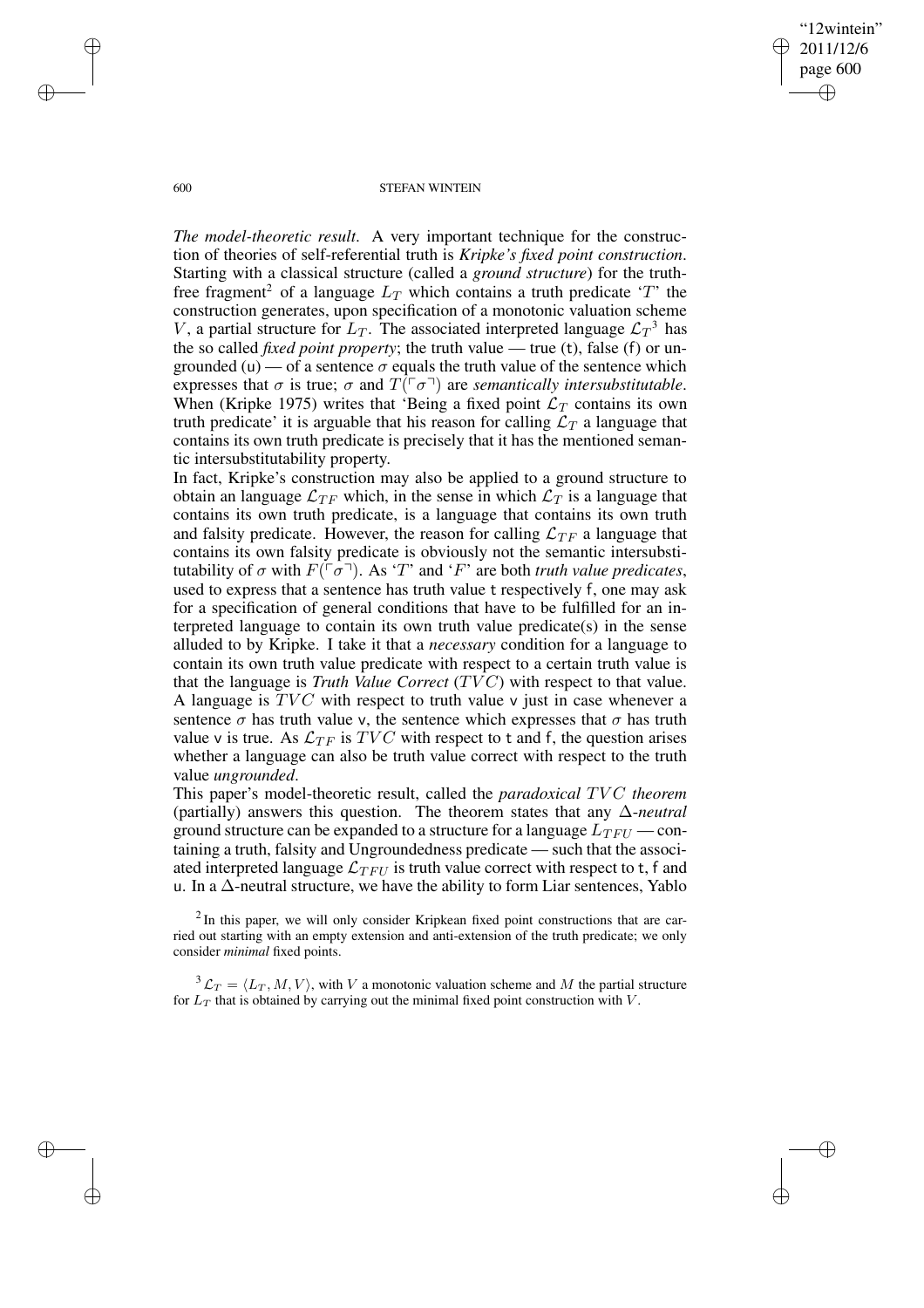✐

### ON LANGUAGES THAT CONTAIN THEIR OWN UNGROUNDEDNESS PREDICATE 601

sequences ((Yablo 1993)) and, in fact, to form any self-referential construction<sup>4</sup> whatsoever using the predicates 'T' and ' $\overline{F}$ '. However,  $\Delta$ -neutrality excludes the formation of self-referential constructions which use the ungroundedness predicate 'U'. Sentences like 'this sentence is ungrounded' or 'this sentence is ungrounded or it is false' have no formal counterpart in a ∆-neutral structure.

The paper is organized as follows. Section 2 sets up notation and Section 3 is used to review two theorems, one due to Gupta and one due to Kripke, in light of our notion of truth value correctness. Section 4 is devoted to the proof of the paradoxical  $TVC$  theorem, which involves a combination of Kripkean fixed point techniques with *revisionist techniques* and which is inspired by Gupta's proof of a theorem which can be found in Section 3 (Theorem 1) of this paper. In Section 5 we sketch an application of our theorem; we show how the paradoxical  $TVC$  theorem sheds light on the status of an interesting — though obscure — argument involving self-referentiality that has recently been advanced in the literature ((Rabern & Rabern 2008)) with respect to the *Hardest Logic Puzzle Ever* (HLPE).

## 2. *Preliminaries*

✐

✐

✐

✐

We identify a first order language  $L$  with its set of non-logical constants and we assume that  $\equiv$  is a logical constant, expressing the identity relation. With  $n \geq 1$ ,  $Con(L)$ ,  $Pred^{\overline{n}}(L)$  and  $Fun^n(\hat{L})$  are used to denote the set of all constant symbols, *n*-ary predicate symbols and *n*-ary function symbols of L respectively.  $Pred(L)$  and  $Fun(L)$  denote the set of all predicate respectively function symbols so that  $L = Con(L) \cup Pred(L) \cup Fun(L)$ . The set of sentences of  $L$  (constructed in the usual manner) will be denoted as  $Sen(L)$ , its set of closed terms as  $Cterm(L)$ . A *structure* for L is a pair  $M = \langle D, I \rangle$  consisting of a domain D and a function I that interprets L. With  $c \in Com(L), \tilde{f} \in Fun^n(L)$  we have  $I(c) \in D$  and  $I(f) \in D^{D^n}$ . With  $R \in Pred^n(L)$ ,  $I(R) = (R^+, R^-) \in \mathcal{P}(D^n) \times \mathcal{P}(D^n)$ *such that*  $R^+ \cap R^- = \emptyset$ .<sup>5</sup> Whenever  $R^- = D^n - R^+$  for each  $n \ge 1$  and  $R \in Pred<sup>n</sup>(L)$ , we say that M is *classical*, otherwise M is *non-classical*. A *valuation scheme* V assigns a function  $V_M : Sen(L) \rightarrow \{t, f, u\}$  to each structure M for L. Here  $\{t, f, u\}$  is the set of *truth values*;  $\sigma$  can be true (t),

<sup>4</sup> Whether or not a Yablo sequence is a genuine manifestation of self-reference is a controversial issue.

 $5 R<sup>+</sup>$  is called the *extension*,  $R<sup>-</sup>$  the *anti-extension* of R. Indeed, the definition of a structure in this paper is such that the extension and anti-extension are always disjoint.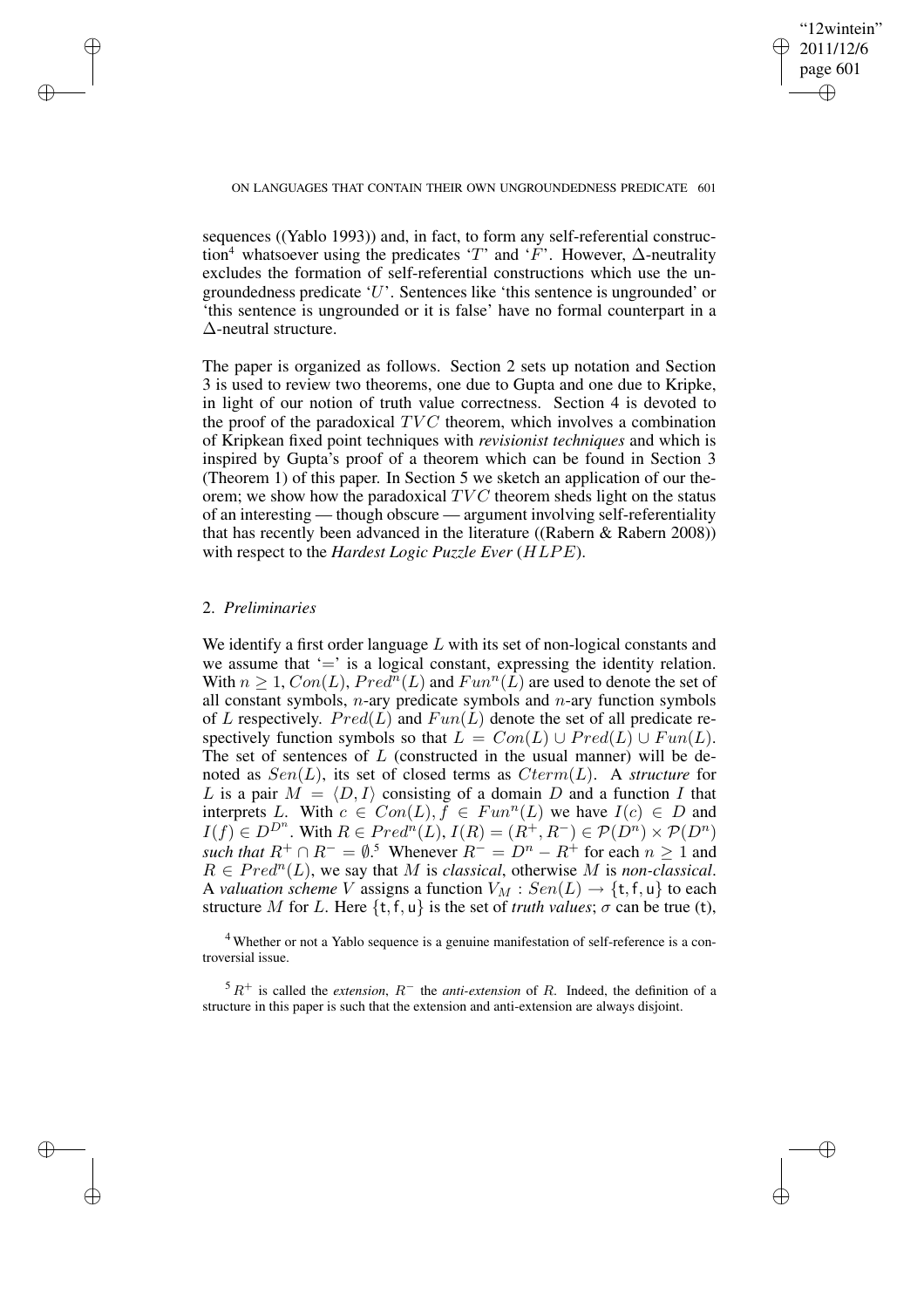*"12wintein" 2011/12/6 page 602* ✐ ✐

✐

✐

#### 602 STEFAN WINTEIN

false (f) or *ungrounded* (u). The classical (Tarskian) valuation scheme  $(C)$ , the Strong Kleene scheme  $(SK)$ , the Weak Kleene scheme  $(WK)$  and the Supervaluation scheme  $(SV)$  — and only these schemes — we call *appropriate* (valuation) schemes. Note that  $C$  is only defined for classical structures, whereas the other appropriate schemes are defined for all structures. Any appropriate scheme  $V$  is *normal*<sup>6</sup> meaning that whenever  $M$  is a classical structure for some language L,  $V_M(\sigma) = C(\sigma)$  for all  $\sigma \in Sen(L)$ . We will use  $den_M \subseteq Cterm(L) \times D$  for the denotation relation in structure  $M = \langle D, I \rangle$ ;  $\langle t, d \rangle \in \text{den}_M$  just in case t denotes d in M. Whenever we write  $\langle t, \sigma \rangle \in \text{den}_M$ , let it be understood that t denotes a *sentence*  $\sigma$  of the language under consideration.

# *Definition 1*: Quotational closure

- Let  $L$  be an arbitrary first order language. We set  $L^0 = L$  and define:
	- $L^{n+1} = L^n \cup \{ [\sigma] \mid \sigma \in Sen(L^n) \}, n \ge 0$ •  $\bar{L} = \bigcup_{i=0}^{\infty} L^i$

*When*  $\sigma$  *is a sentence of*  $L^n$ ,  $[\sigma]$  *is a* constant symbol *of*  $L^{n+1}$ .  $\overline{L}$  *is the* quotational closure *obtained from* L and  $\{L^n\}_{n\in\mathbb{N}}$  *is the* quotational hierarchy *of*  $\overline{L}$ *. Note that*  $m \leq n \Rightarrow L^m \subseteq L^n$ *. Any language*  $\overline{L}$ *, obtained as the quotational closure of some language* L*, is called a* quotational language*.*

A quotational language  $\overline{L}$  will be interpreted by a *sentence structure*, which is a structure that has the sentences of  $\bar{L}$  as objects in its domain and which has *at least* one closed term (the quotational constant  $[\sigma]$ ) referring to each sentence  $\sigma$  of L.

## *Definition 2*: Sentence structures

*A* sentence structure  $M = \langle D, I \rangle$  *is a structure for a quotational language*  $\overline{L}$  *such that:* 

(1)  $Sen(\overline{L}) \subseteq D$ (2)  $I([\sigma]) = \sigma$  *for all*  $\sigma \in Sen(\overline{L})$ *.* 

*Thus the domain of a sentence structure*  $M = \langle D, I \rangle$  *for*  $\overline{L}$  *consists of the sentences of*  $\overline{L}$  *and* Other objects. We use  $\mathcal{O}_M = D - \text{Sen}(\overline{L})$  for the set of *non-sentential objects in* M*'s domain.*<sup>7</sup>

<sup>6</sup> Throughout the paper, 'appropriate scheme' is interchangeable with 'monotonic normal scheme'.

 $7$  So the sentences themselves — rather than their (Gödel) codes — populate our domain. This approach is not uncommon in the literature. For instance, see (Gupta 1982) or (Gupta & Belnap 1993).

✐

✐

✐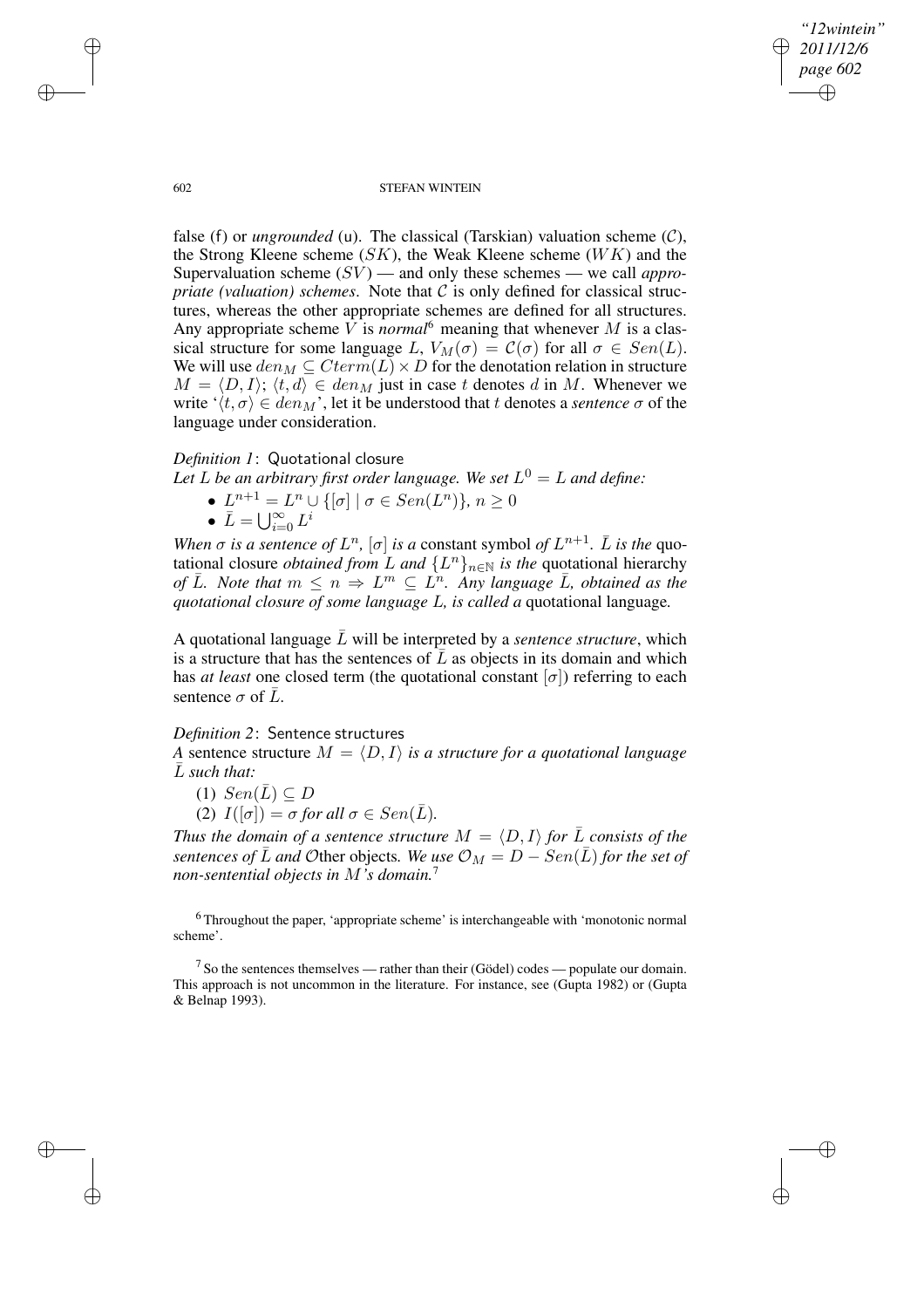✐

When  $\overline{L}$  is some quotational language, we use  $\mathcal L$  to range over all triples  $\langle \overline{L}, M, V \rangle$ , where M is a sentence structure for  $\overline{L}$  and where V is an appropriate scheme *that* is defined for  $M$ .<sup>8</sup> When  $V = C$ , we say that  $\mathcal{L}$  is classical, otherwise, we say that  $\mathcal L$  is non-classical.<sup>9</sup>

## *Definition 3*: Ground structures and their expansions

*Let*  $\overline{L}$  *be a quotational language and let*  $P \subseteq Pred(\overline{L})$ *. We say that*  $\hat{M} =$  $\langle D, I \rangle$  *is a* ground structure *for*  $\overline{L} - P$  *just in case*  $\hat{M}$  *is a* classical *structure for*  $\overline{L} - P$  *such that:* 

(1)  $Sen(\overline{L}) \subseteq D$ 

✐

✐

✐

✐

(2)  $I([\sigma]) = \sigma$  *for all*  $\sigma \in Sen(\overline{L})$ *.* 

*When*  $\hat{M}$  *is a ground structure for*  $\bar{L} - P$ *,*  $M$  *is an*  $\bar{L}$ -expansion *of*  $\hat{M}$  *when* M is a structure for  $\overline{L}$  such that the domains of  $\overline{M}$  and  $M$ , as well as their *respective interpretations of*  $\overline{L} - P$ *, are identical.* 

As an example, let  $L_T$  be a language containing the truth predicate symbol 'T' and, amongst others, the constant symbol ' $\lambda$ '. A ground structure for  $\overline{L}_T - \{T\}$  has all the sentences of  $\overline{L}_T$  in its domain and so in particular the sentence  $\sqrt[-1]{-\Gamma(\lambda)}$ . When the ground structure is such that  $I(\lambda) = -T(\lambda)$ , the sentence ' $\neg T(\lambda)$ ' intuitively says of itself that it is not true; ' $\neg T(\lambda)$ ' is a (strengthened) Liar sentence. In the next section, we review two theorems, one due to Gupta and one due to Kripke, that can be interpreted as specifying the conditions under which a ground structure  $\hat{M}$  for  $\bar{L}_T - \{T\}$  can be  $\bar{L}_T$ expanded to M such that  $\mathcal{L}_T = \langle \bar{L}_T, M, V \rangle$  contains its own truth predicate. In Section 4, we extend the results of Gupta and Kripke by specifying the conditions under which a ground structure  $\hat{M}$  for  $\bar{L}_{TFU} - \{T, F, U\}$  can be  $\overline{L}_{TFU}$ -expanded to M such that  $\mathcal{L}_{TFU} = \langle \overline{L}_{TFU}, M, V \rangle$  contains its own truth, falsity and ungroundedness predicate; we prove our *paradoxical* TV C *theorem*.

# 3. *Truth Value Correctness*

A *truth value predicate* is a predicate that is used to express the assertion that a sentence has a certain truth value; the unary predicate symbols  $T$ ,  $F$ and U will be used to express that a sentence is true, false or ungrounded respectively.

<sup>8</sup> Thus, when M is non-classical,  $V \neq C$ .

<sup>9</sup> Note that a non-classical  $\mathcal L$  may have classical  $M$ .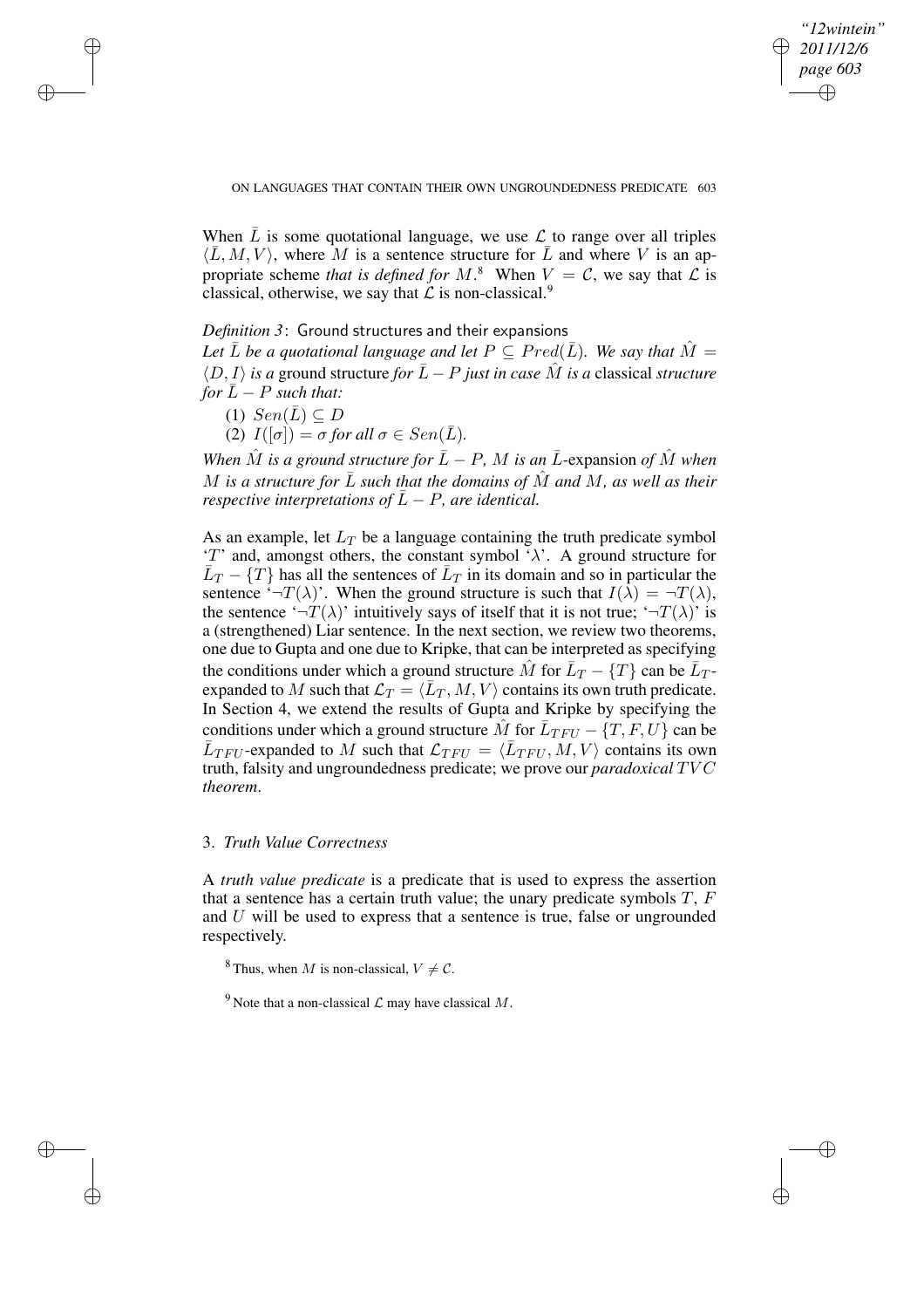✐

### 604 STEFAN WINTEIN

# *Definition 4*: Truth value correctness

Let  $L$  be a language and let  $L_{TFU} = L \cup \{T,F,U\}$ .  $\mathcal{L}_{TFU} = \langle \bar{L}_{TFU}, M, V \rangle$ *is said to be* Truth Value Correct with respect to  $v \in \{t, f, u\}$  *just in case* TV Cv *holds:*

- $TVC_t$ : :  $V_M(\sigma) = \mathsf{t} \Leftrightarrow V_M(T(t)) = \mathsf{t}$ , *for all*  $\langle t, \sigma \rangle \in \text{den}_M$
- $TVC_f$ :<br>•  $TVC_u$ : :  $V_M(\sigma) = \mathsf{f} \Leftrightarrow V_M(F(t)) = \mathsf{t}, \quad \text{for all } \langle t, \sigma \rangle \in \text{den}_M$
- $TVC_u:$   $V_M(\sigma) = u \Leftrightarrow V_M(U(t)) = t$ , for all  $\langle t, \sigma \rangle \in den_M$

 $\mathcal{L}_{TFU}$  is truth value correct *(TVC) just in case it is truth value correct with respect to each*  $v \in \{t, f, u\}$ *. When*  $TVC_t$  *(TVC<sub>f</sub>, TVC<sub>u</sub>) holds, we say that*  $\mathcal{L}_{TFU}$  contains its own truth (falsity, ungroundedness) predicate.<sup>10</sup>

Note that, for classical  $\mathcal{L}_{TFU}$ ,  $TVC_t$  is equivalent to (1):

$$
C_M(T(t) \leftrightarrow \sigma) = t \qquad \text{for all } \langle t, \sigma \rangle \in \text{den}_M \tag{1}
$$

So, for classical  $\mathcal{L}_{TFU}$ ,  $TVC_t$  is equivalent to the truth of all instances of the notorious T-*scheme*. Not every classical  $\mathcal{L}_{TFU}$  can contain its own truth predicate. For instance, let  $\mathcal{L}_{TFU}$  be such that  $\langle \lambda, \neg T(\lambda) \rangle \in \text{den}_M$ . The sentence  $\left(\neg T(\lambda)\right)$ , which intuitively says of itself that it is not true is a (strengthened) *Liar sentence*. Instantiating (1) with the Liar sentence gives  $\mathcal{C}_M(T(\lambda) \leftrightarrow \neg T(\lambda)) = t$ , which is impossible. In order to define an interesting class of classical  $\mathcal{L}_{TFU}$  that do contain their own truth predicate, we need to define the notion of X-*neutrality*. Let  $M = \langle D, I \rangle$  be a sentence structure — for some  $\bar{L}$  — and let  $X \subseteq D$ . With  $\vec{d} = \langle d_1, \ldots, d_n \rangle \in D^n$ , we say that  $\vec{d} \in D^n$  *is an X-swap of*  $\vec{d}$  just in case for every  $1 \leq i \leq n$ we have that  $d_i \notin X \implies d'_i = d_i$  and that  $d_i \in X \implies d'_i \in X$ . We use  $X(\vec{d}) \subseteq D^n$  to denote the set of all X-swaps of  $\vec{d}$ . We are now ready to define the notion of X-neutrality.

# *Definition 5*: X*-*neutrality

*Let*  $\overline{L}$  *be a quotational language, let*  $M = \langle D, I \rangle$  *be a sentence structure for*  $\overline{L}$  *and let*  $X ⊆ Sen(\overline{L})$ *. We say that*  $M$  is  $X$ -neutral *just in case, for every*  $f \in Fun(L)$  *and every*  $R \in Pred(L)$  *we have that:* 

(1)  $\sigma \in X$  *and*  $\langle t, \sigma \rangle \in \text{den}_M \Rightarrow t = [\sigma]$ 

(2) 
$$
\vec{d} \in R^+ \Leftrightarrow X(\vec{d}) \subseteq R^+, \quad \vec{d} \in R^- \Leftrightarrow X(\vec{d}) \subseteq R^-
$$
  
(3)  $I(f)(\vec{d}) = I(f)(\vec{d'})$  for all  $\vec{d'} \in X(\vec{d})$ 

<sup>10</sup> Although it can be argued that  $TVC_v$  is merely a *necessary* condition for a language to contain the corresponding truth value predicate, we will not discuss this issue in this paper and use the phrase 'containing its own truth (falsity, ungroundedness) predicate' as interchangeable with  $TVC_t$  (TV $C_t$ , TV $C_u$ ).

✐

✐

✐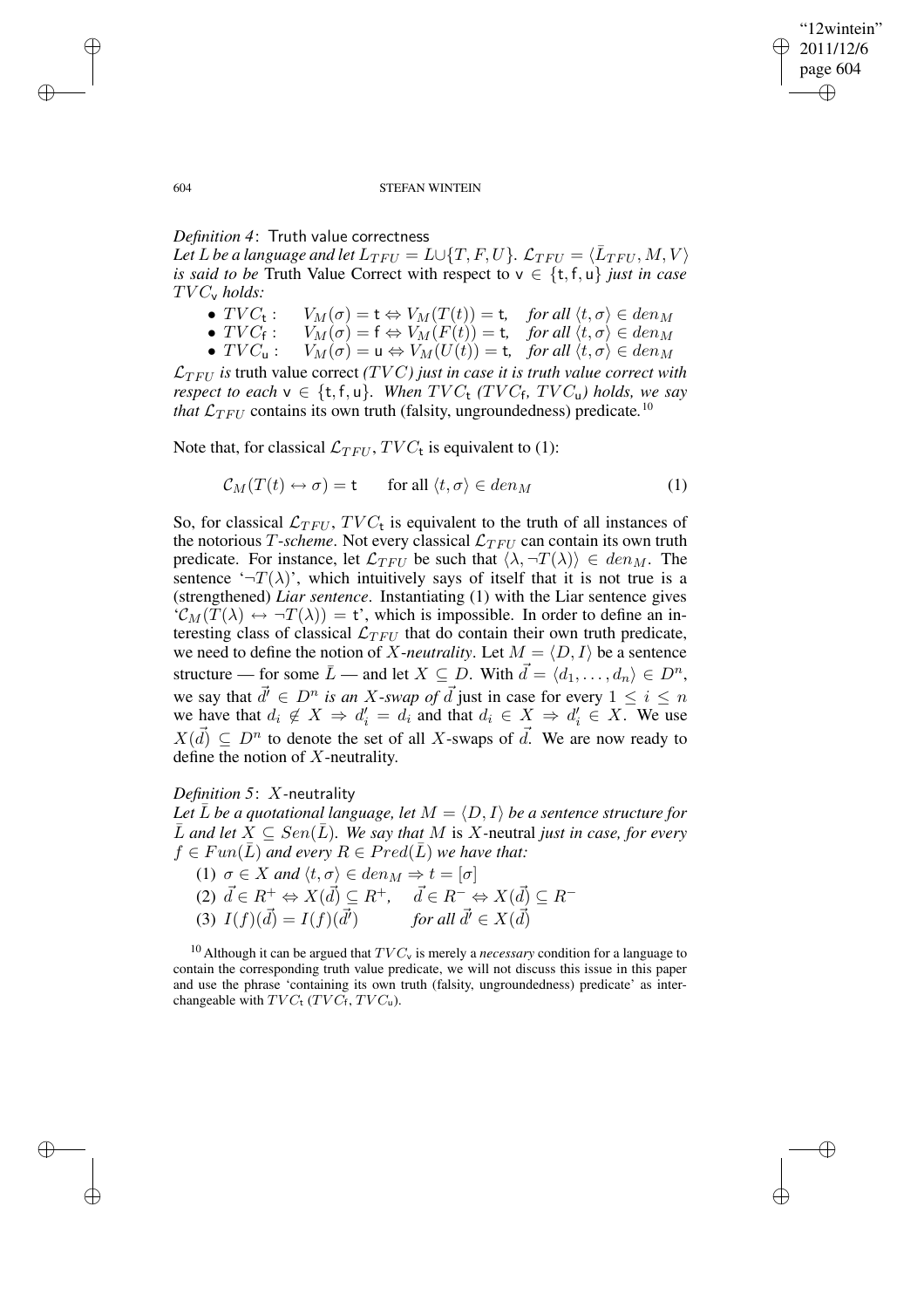✐

### ON LANGUAGES THAT CONTAIN THEIR OWN UNGROUNDEDNESS PREDICATE 605

Thus, in an X-neutral structure, 1) the *only* closed term that refers to a sentence  $\sigma \in X$  is its quotational name  $[\sigma]$ , 2) interchanging X members for (other) X members in a tuple  $\langle d_1, \ldots, d_n \rangle$  does not change the membership relation of the tuple with respect to extensions and anti-extensions of  $n$ -ary predicates, 3) nor does it change the output of an  $n$ -ary function on the tuple.

(Gupta 1982) showed that every ground structure  $\hat{M}$  for  $\bar{L}_T - \{T\}^{11}$  that is  $Sen(\bar{L}_T)$ -neutral can be  $\bar{L}_T$ -expanded, using a *revision process*, to a classical structure M such that the classical  $\mathcal{L}_T$  associated with M contains its own truth predicate. However, his results are easily generalizable, delivering the following theorem.

*Theorem 1*: Non*-*paradoxical TV C theorem (Gupta)

✐

✐

✐

✐

*Let V be an appropriate scheme and let*  $\hat{M} = \langle D, I \rangle$  *be a ground structure* for  $\bar{L}_{TFU}$  –  $\{\hat{T},\hat{F},U\}$  that is  $Sen(\bar{L}_{TFU})$ -neutral. There exists a classical  $\bar{L}_{TFU}$ -expansion M of  $\hat{M}$  such that  $\mathcal{L}_{TFU} = \langle \bar{L}_{TFU}, M, V \rangle$  is truth value *correct.*

*Proof.* See (Gupta 1982) or (Gupta & Belnap 1993) for a proof in terms of  $\mathcal{L}_T$  and carry out the necessary modifications, interpreting U with  $(\emptyset, D)$  to obtain a proof for classical  $\mathcal{L}_{TFU}$ . As the expansion of M is classical and as any appropriate valuation scheme is normal, it follows that the theorem in fact holds for any  $\mathcal{L}_{TFU}$ .

The reason that I baptized this result of Gupta the *non-paradoxical* TVC theorem is that the conditions for the theorem (i.e.  $Sen(\overline{L}_{TFU})$ -neutrality) explicitly forbid the formation of well-known "paradoxical" sentences such as the Liar or elements of a *Yablo sequence* ((Yablo 1993)). In a  $Sen(\bar{L}_{TFU})$ neutral structure we can only refer to a sentence  $\sigma$  of  $\bar{L}_{TFU}$  via its quote name  $[\sigma]$  and so the formation of a Liar sentence using an interpretation function I and constant  $\lambda$  which are such that  $I(\lambda) = I(\lceil \neg T(\lambda) \rceil) = \neg T(\lambda)$ , is excluded in a  $Sen(\bar{L}_{TFU})$ -neutral structure. Conditions 2 and 3 of Definition 5 in terms of  $\overline{Sen}(\overline{L}_{TFU})$ -neutrality guarantee that a Liar sentence can neither be constructed in a manner that is more common in the literature, which is via a *substitution function*.

(Kripke 1975) showed that, in the presence of paradoxical sentences as the Liar, a language can still be truth value correct with respect to t and f.

<sup>11</sup>L<sub>T</sub> = L ∪ {T} for some language L.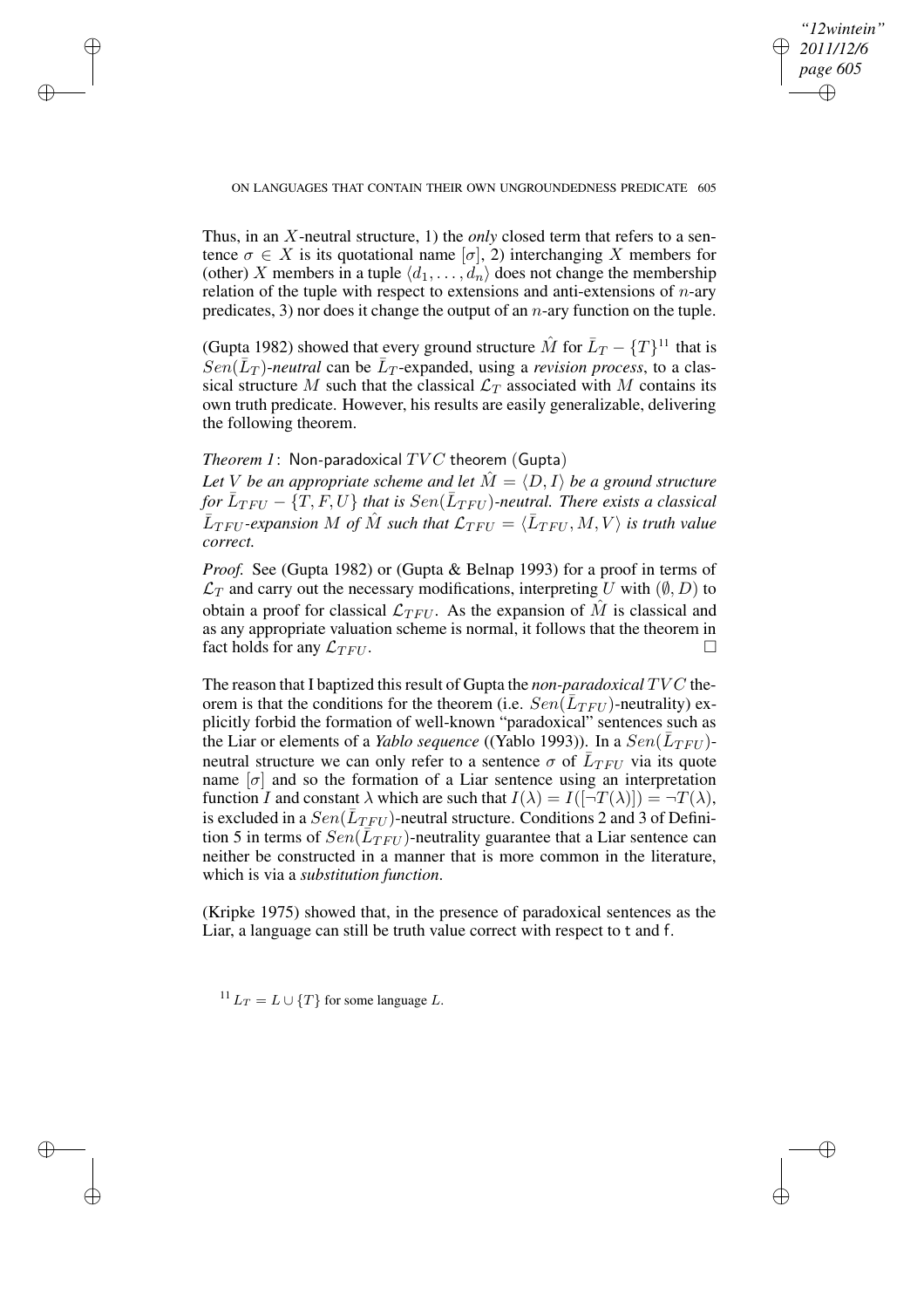✐

#### 606 STEFAN WINTEIN

*Theorem* 2: Paradoxical  $TVC$  theorem for  $\{t, f\}$  (Kripke) *Let L be a language,*  $L_{TF} = L \cup \{T, F\}$  *and let*  $\hat{M}$  *be any ground structure for*  $\overline{L}_{TF} - \{T, F\}$ . When V is any non-classical appropriate scheme, there exists a  $\bar{L}_{TF}$ -expansion M of  $\hat{M}$  such that  $\mathcal{L}_{TF} \,=\, \langle \bar{L}_{TF}, M, V \rangle$  is truth *value correct with respect to* t *and* f*.*

*Proof.* See (Kripke 1975). □

A language  $\mathcal{L}_{TF}$  that is obtained via Theorem 2 declares the Liar sentence to be ungrounded, just as the sentences that ascribe truth or falsity to the Liar sentence. However, the languages  $\mathcal{L}_{TF}$  considered by Kripke do not contain an ungroundedness *predicate*, so that an assertion like 'the Liar sentence is ungrounded' has no formal representation in  $\mathcal{L}_{TF}$ . Thus, the question arises whether a language  $\mathcal{L}_{TFU}$  can, in the presence of paradoxical sentences, be truth value correct *tout court*. In the next section, we will prove a theorem that specifies conditions under which the answer to this question is 'yes'. The proof of this *paradoxical TVC theorem* is inspired by Gupta's proof of Theorem 1.

# 4. *The paradoxical* TV C *theorem*

Let L be a first order language and let  $\bar{L}_T$  and  $\bar{L}_{TU}$  denote the quotational closure of  $L \cup \{T\}$  and  $\overline{L} \cup \{T, U\}$  respectively. We let  $\Delta = Sen(\overline{L}_{TU})$  –  $Sen(\overline{L}_T)$  and for each  $n \in \mathbb{N}$ , we let  $\overline{\Delta}_n = \Delta \cap Sen(L_{TU}^n)$ . The paradoxical  $TVC$  theorem will be immediate, once we have proven the following lemma.

## *Lemma 1*: The paradoxical  $TVC$  lemma for  $\{t, u\}$

*Let* V *be a non-classical appropriate valuation scheme and* Mˆ *a* ∆*-neutral* ground structure for  $\bar{L}_{TU} - \{T,U\}$ . Then,  $\hat{M}$  can be  $\bar{L}_{TU}$ -expanded to  $M$  $\overline{\text{Such that}}$   $\mathcal{L}_{TU} = \langle \overline{L}_{TU}, M, V \rangle$  is *truth* value correct with respect to t and u.

The  $\bar{L}_{TU}$ -expansion referred to in Lemma 1 will be constructed from the ground structure  $\hat{M}$  via a two stage process. The first stage, called FP, uses a fixed point construction, the second stage, called RP, uses revisionist techniques.

FP. Let  $\tilde{M}$  be a  $\Delta$ -neutral structure and let V be a non-classical appropriate valuation scheme. For any ordinal  $\alpha$ , let  $M_{\alpha} = \hat{M}(T_{\alpha}^+, T_{\alpha}^-)$  denote the  $\bar{L}_{TU}$ -expansion of  $\hat{M}$  that interprets T as  $(T_{\alpha}^{+}, T_{\alpha}^{-})$  and that (classically)

✐

✐

✐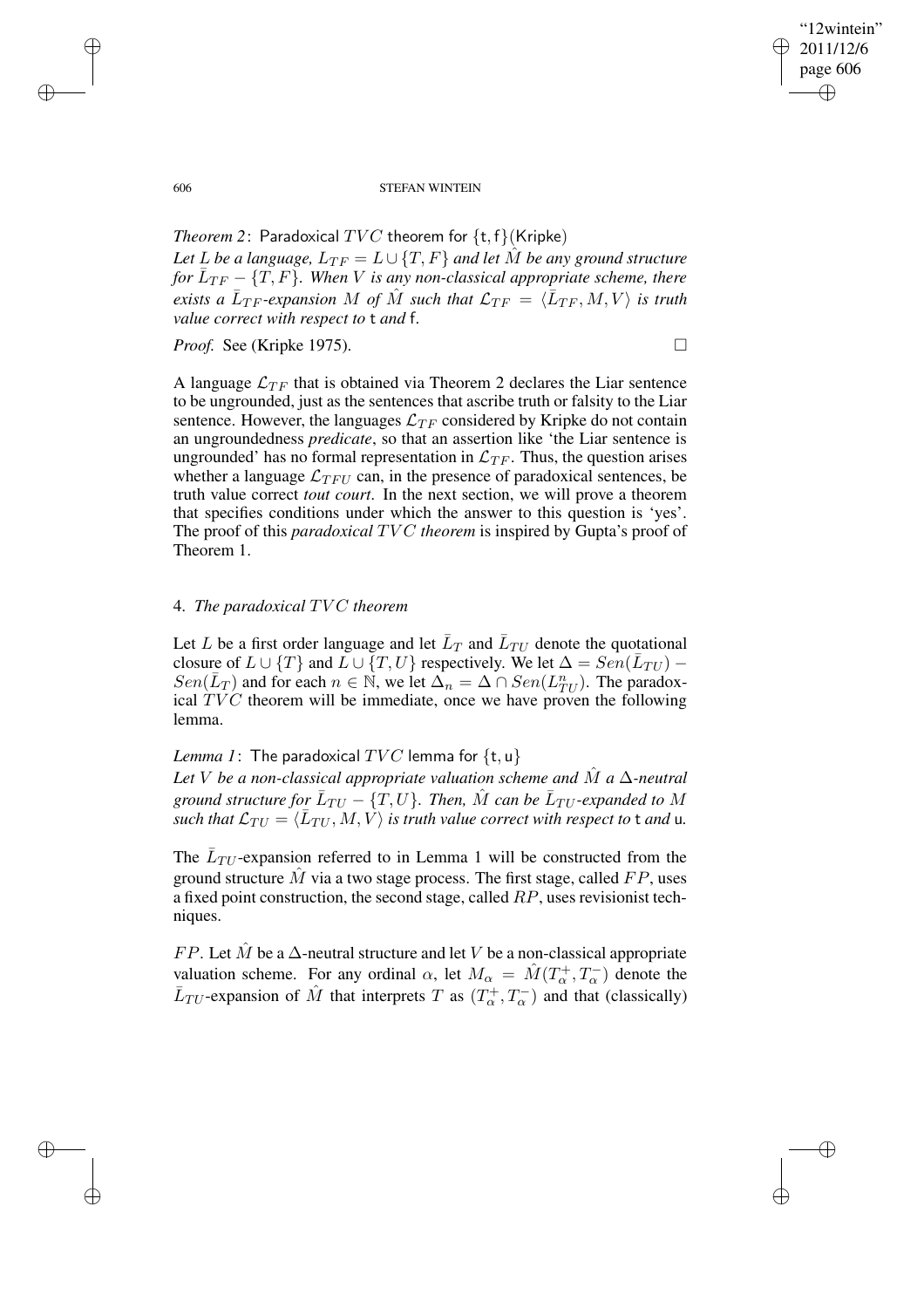✐

### ON LANGUAGES THAT CONTAIN THEIR OWN UNGROUNDEDNESS PREDICATE 607

interprets U as  $(\emptyset, D)$ . Let  $M_0 = \hat{M}(\emptyset, \mathcal{O}_{\hat{M}})$  and, for  $\alpha > 0$ , define  $M_\alpha$  as follows.

$$
SUC: \quad \alpha = \beta + 1 : \begin{cases} T_{\alpha}^{+} = \{ \sigma \in Sen(\bar{L}_{T}) \mid V_{M_{\beta}}(\sigma) = \mathbf{t} \} \\ T_{\alpha}^{-} = \{ \sigma \in Sen(\bar{L}_{T}) \mid V_{M_{\beta}}(\sigma) = \mathbf{f} \} \cup \mathcal{O}_{\hat{M}} \end{cases}
$$

$$
LIM: \quad \alpha \text{ is limit} : \begin{cases} T_{\alpha}^{+} = \bigcup_{\beta < \alpha} T_{\beta}^{+} \\ T_{\alpha}^{-} = \bigcup_{\beta < \alpha} T_{\beta}^{-} \end{cases}
$$

By well-known arguments, the sequence of structures  $\{M_{\alpha}\}_{{\alpha}\in On}$  has a fixed point, i.e. there exists an ordinal after which further applications of SUC and LIM do not change the resulting structures anymore. We call this fixed point structure  $M^*$ .

RP. For any ordinal  $\alpha$ , let  $M^*_{\alpha} = \hat{M}(T^+_{\alpha}, T^-_{\alpha}, U^+_{\alpha})$  denote the  $\bar{L}_{TU}$ expansion of  $\hat{M}$  that interprets T as  $(T_{\alpha}^+, T_{\alpha}^-)$  and that interprets U (classically) as  $(U^+_\alpha, D - U^+_\alpha)$ . We set  $M^*_{0} = M^*$  and define for each  $\alpha > 0$ ,  $M^*_{\alpha}$ as follows.

$$
SUC': \quad \alpha = \beta + 1 : \begin{cases} T_{\alpha}^{+} = \{ \sigma \in Sen(\bar{L}_{TU}) \mid V_{M_{\beta}^{*}}(\sigma) = \mathbf{t} \} \\ T_{\alpha}^{-} = \{ \sigma \in Sen(\bar{L}_{TU}) \mid V_{M_{\beta}^{*}}(\sigma) = \mathbf{f} \} \cup \mathcal{O}_{\hat{M}} \\ U_{\alpha}^{+} = \{ \sigma \in Sen(\bar{L}_{TU}) \mid V_{M_{\beta}^{*}}(\sigma) = \mathbf{u} \} \end{cases}
$$

$$
LIM': \quad \alpha \text{ is limit: } \begin{cases} T_{\alpha}^{+} = \{ \sigma \in Sen(\bar{L}_{TU}) \mid \exists \beta : \sigma \in \bigcap_{\beta < \gamma < \alpha \\ T_{\alpha}^{-} = \{ \sigma \in Sen(\bar{L}_{TU}) \mid \exists \beta : \sigma \in \bigcap_{\beta < \gamma < \alpha \\ \beta < \gamma < \alpha \end{cases} \begin{cases} T_{\alpha}^{+} = \{ \sigma \in Sen(\bar{L}_{TU}) \mid \exists \beta : \sigma \in \bigcap_{\beta < \gamma < \alpha \\ \gamma < \gamma < \alpha \\ U_{\alpha}^{+} = \{ \sigma \in Sen(\bar{L}_{TU}) \mid \exists \beta : \sigma \in \bigcap_{\beta < \gamma < \alpha \\ \beta < \gamma < \alpha \end{cases} \begin{cases} T_{M_{\gamma}^{+}}^{+} \} \\ U_{M_{\gamma}^{+}}^{+} \end{cases}
$$

In order to prove Lemma 1, we will need the following lemma.

# *Lemma 2*: Stabilization lemma

✐

✐

✐

✐

*Let V be a non-classical appropriate valuation scheme. Let*  $\hat{M}$  *be a*  $\Delta$ *neutral structure for*  $\overline{L}_{TU} = \{T, U\}$  *and let*  $\{M_{\alpha}^{*}\}_{\alpha \in On}$  *be the series of structures* generated from  $\hat{M}$  via FP and RP. Then, for all  $n \in \mathbb{N}$  and  $\alpha \in On$  *such that*  $\alpha \geq n+1$ 

$$
\sigma \in Sen(L_{TU}^n) \Rightarrow V_{M_{n+1}^*}(\sigma) = V_{M_{\alpha}^*}(\sigma) \tag{2}
$$

*Proof.* Suppose that the lemma is false. Then there has to be a least natural number, say  $n'$  for which it fails and, given  $n'$  there has to be a least ordinal  $\geq n' + 1$ , say  $\alpha'$  such that  $M^*_{n'+1}$  and  $M^*_{\alpha'}$  disagree about the truth value of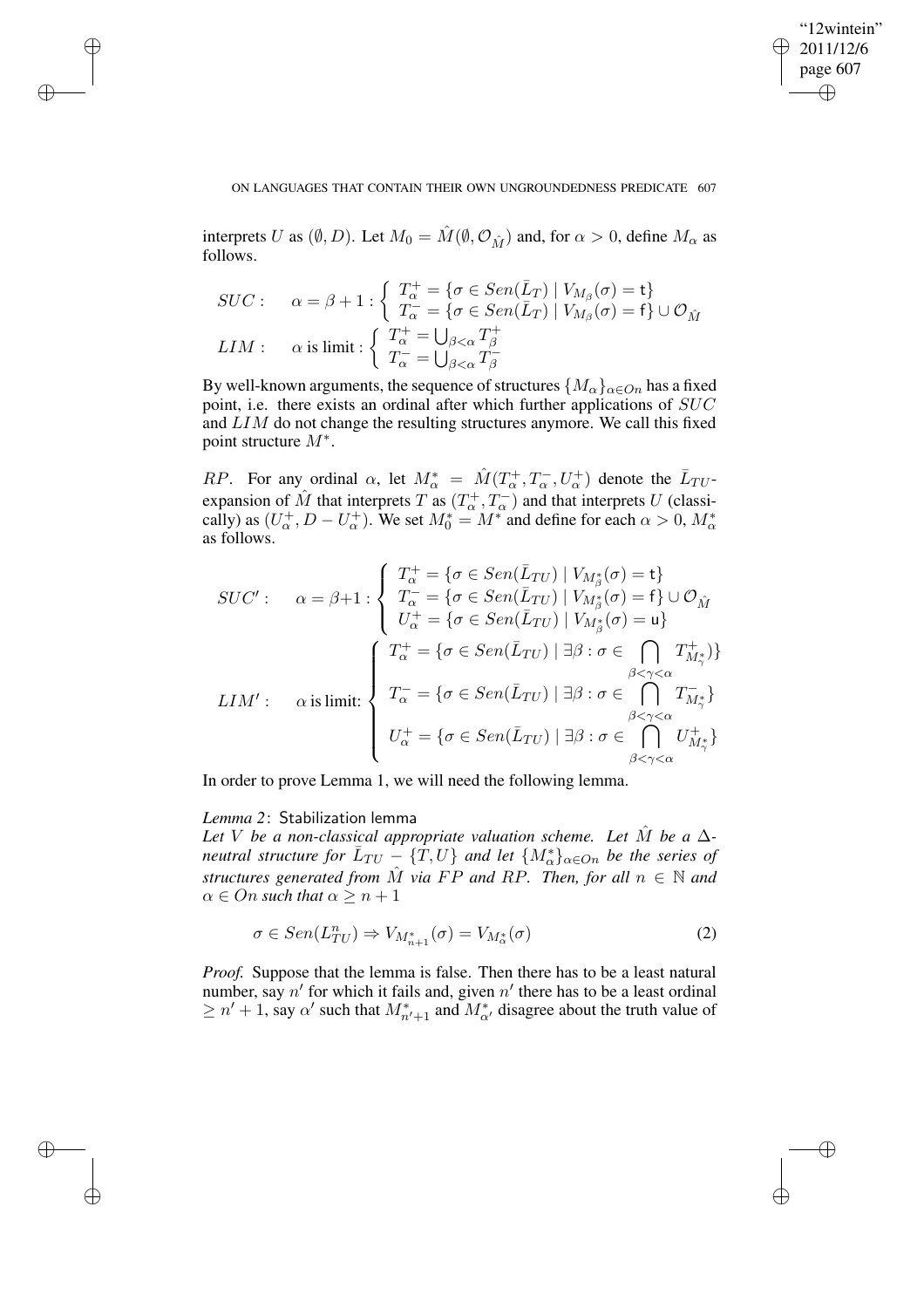✐

#### 608 STEFAN WINTEIN

 $\sigma \in Sen(L_{T_i}^{n'}$  $T(U)$ . Thus from the hypothesis that the lemma is false and the minimality of  $n'$  and  $\alpha'$  we get:

C<sub>1</sub>: For all 
$$
n < n', \alpha \ge n + 1, \sigma \in \text{Sen}(L_{TU}^n) : V_{M_{n+1}^*}(\sigma) = V_{M_{\alpha}^*}(\sigma)
$$
  
\nC<sub>2</sub>: For all  $\alpha$  s.t.  $n' + 1 \le \alpha < \alpha', \sigma \in \text{Sen}(L_{TU}^{n'}) : V_{M_{n'+1}^*}(\sigma) = V_{M_{\alpha}^*}(\sigma)$   
\nC<sub>3</sub>:  $\exists \sigma \in \text{Sen}(L_{TU}^{n'}) : V_{M_{n'+1}^*}(\sigma) \ne V_{M_{\alpha'}^*}(\sigma)$ 

We will show that these 3 conditions can not (jointly) hold, contradicting the hypothesis of the falsity of the lemma. From the definition of  $RP$  it follows that  $\alpha'$  has to be a successor ordinal, say  $\alpha' = \beta + 1$ . The structures  $M_{n'+1}^*$  and  $M_{\beta+1}^*$  only differ with respect to the interpretation of the predicate symbols  $T$  and  $U$ . By definition of  $RP$ , these interpretations are fully determined by the functions  $V_{M_{n'}^*}(\cdot)$  and  $V_{M_{\beta}^*}(\cdot)$  respectively. As these functions valuate  $\aleph_0$  different sentences of  $\Delta - \Delta_{n'-1}$  to be true (false),<sup>12</sup> there exists a bijection  $\chi : \Delta - \Delta_{n'-1} \to \Delta - \Delta_{n'-1}$  such that — with  $X = T^+, T^- \text{ or } U^+$ :

$$
\forall \sigma \in (\Delta - \Delta_{n'-1}) : \sigma \in X_{n'+1} \Leftrightarrow \chi(\sigma) \in X_{\alpha'} \tag{3}
$$

We extend  $\chi$  to a bijection<sup>13</sup> from D to D, by specifying that  $\chi$  acts as the identity function on objects in  $D - (\Delta - \Delta_{n'-1})$ . We will show that  $\chi$  is an isomorphism between the structures  $M_{n'+1}^*$  and  $M_{n'+\alpha'}^*$  in the language  $L_T^{n'}$  $T_U^n$ . From the fact that isomorphic structures in a language are elementary equivalent w.r.t. the sentences of that language, it then follows that there cannot be a  $\sigma \in \text{Sen}(L_{\text{tri}}^{n'})$  $T(U)$  such that  $M^*_{n'+1}$  and  $M^*_{n'+\alpha'}$  disagree about the truth value of  $\sigma$ . Hence, we establish a contradiction with  $C_3$  and, consequently, with the hypothesis that the lemma is false. By definition of an isomorphism between structures, in order to show that  $\chi$  is an isomorphism between  $M_{n'+1}^*$  and  $M_{\alpha'}^*$  in the language  $L_{Tl}^{n'}$  $T_U^n$ , we need to establish that, for every  $n \in \mathbb{N}$  and  $\langle d_1, \ldots, d_n \rangle \in D^n$ :

# $12$  Let  $\Delta_{-1} = \emptyset$ .

<sup>13</sup> Note that the existence of this bijection depends *only* on the fact that  $M_0^*$  valuates  $\aleph_0$ sentences as t and  $\aleph_0$  sentences as f, which make  $V_{M^*_{n'}}(\cdot)$  and  $V_{M^*_{\beta}}(\cdot)$  do so too.  $M^*_{0}$  either valuates  $\aleph_0$  or 0 sentences as u and so  $V_{M^*_{n'}}(\cdot)$  and  $V_{M^*_{\beta}}(\cdot)$  respectively valuate either  $\aleph_0$  or 0 sentences as u. In both cases, cardinality considerations show that the function  $\chi$  satisfying (3) can be found and so the sought for bijection exists.

✐

✐

✐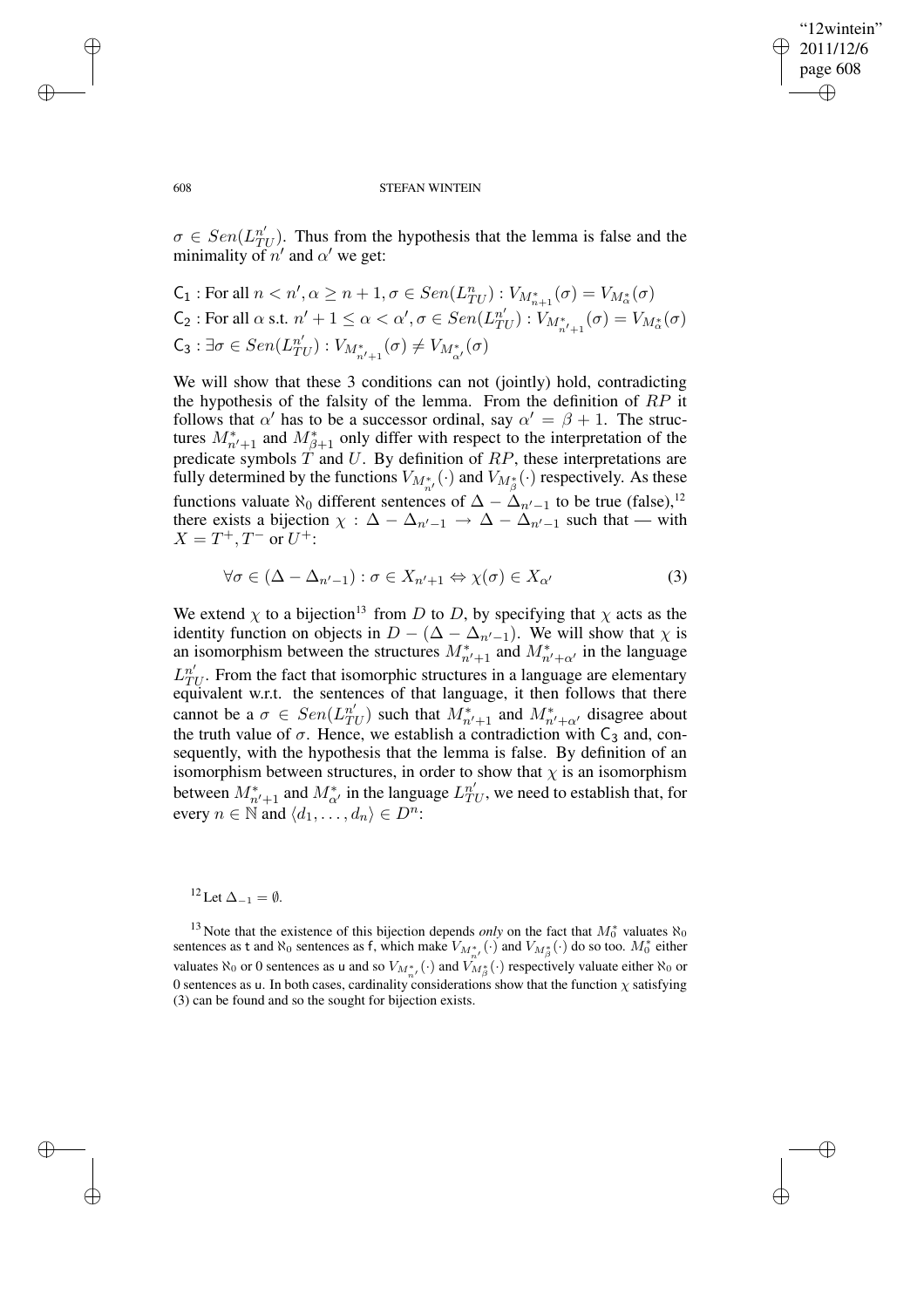*"12wintein" 2011/12/6 page 609* ✐ ✐

✐

✐

ON LANGUAGES THAT CONTAIN THEIR OWN UNGROUNDEDNESS PREDICATE 609

(1) For every  $R \in Pred^n(L_T^{n'})$  $_{TU}^{n^{\prime}})$ :  $\langle d_1,\ldots,d_n\rangle\in R_{n'+1}^+ \text{ iff } \langle \chi(d_1),\ldots,\chi(d_n)\rangle\in R_{\alpha'}^+$  $\langle d_1,\ldots,d_n\rangle\in R_{n'+1}^{-}$  iff  $\langle \chi(d_1),\ldots,\chi(d_n)\rangle\in R_{\alpha'}^{-}$ (2) For every  $f \in Fun^n(L_{T_i}^{n'}$  $_{TU}^n$ ):  $\chi(I(f)(d_1, ..., d_n)) = I(f)(\chi(d_1), ..., \chi(d_n))$ (3) For every  $c \in Con(L_{T_1}^{n'})$  $T_U^n$ ):  $\chi(I(c)) = I(c)$ 

✐

✐

✐

✐

*ad* 1. When  $R \notin \{T, U\}$ , the claim readily follows from the fact that  $\chi$  acts as the identity function on  $D - \Delta$  and that  $\hat{M}$  is  $\Delta$ -neutral structure. So let  $R \in \{T, U\}$ . Observe that  $d \in D$  implies that d is either an element of  $\mathcal{O}_{\hat{M}}$ ,  $\Delta_{n-1}$ ,  $\Delta - \Delta_{n'-1}$  or  $Sen(\bar{L}_T)$ . When  $d \in \mathcal{O}_{\hat{M}}$ , the claim follows from the fact that  $d \in T_{n'+1}^- \cap T_{\alpha'}^-$  and that  $\chi$  acts as the identity function on  $\mathcal{O}_{\hat{M}}$ . When  $d \in \Delta_{n'-1}$  the claim follows from C<sub>1</sub> and the definition of RP. When  $d \in \Delta - \Delta_{n'-1}$  the claim follows from (3). Finally, let  $d \in Sen(\bar{L}_T)$ . Observe that, as  $M^*$  results from  $FP$ ,  $M^*$  is a fixed point structure "with respect to the sentences of  $\bar{L}_T$ ", i.e.:

$$
V_{M^*}(\sigma) = V_{M^*_{\alpha}}(\sigma) \text{ for all } \alpha \in On, \sigma \in Sen(\bar{L}_T)
$$
 (4)

From (4) and the definition of RP it follows, — with  $X = T^+, T^-$  or  $U^+$ — that:

$$
\sigma \in X_{M_1^*} \Leftrightarrow \sigma \in X_{M_{1+\alpha}^*} \text{ for all } \alpha \in On, \sigma \in Sen(\bar{L}_T) \tag{5}
$$

Now the claim follows from (5) and the fact that  $\chi$  acts as the identity function on  $Sen(\bar{L}_T)$ .

*ad* 2. The claim follows from the fact that M is an  $\Delta$ -neutral structure and that  $\chi$  only permutes elements of  $\Delta$ .

*ad* 3. When c denotes an element  $d \notin \Delta$ , the claim follows from the fact that  $\chi(d) = d$ . Whenever  $c \in Con(L_{Tl}^{n'}$  $T_U^{n'}$ ) denotes an element of  $\Delta$ ,  $\Delta$ -neutrality of  $\hat{M}$  guarantees that it denotes an element of  $\Delta_{n'-1}$ , on which  $\chi$  also acts as the identity function.

Lemma 1 and, in fact, the paradoxical  $TVC$  theorem now follow easily.

*Theorem* 3: The paradoxical  $TVC$  theorem *Let L be a first order language*,  $L_{TFU} = L \cup \{T, F, U\}$  *and*  $L_{TF} = L \cup$  ${T, F}$ *. Let*  $\bar{\Delta} = Sen(\bar{L}_{TFU}) - Sen(\bar{L}_{TF})$ *. Let* V *be a non-classical*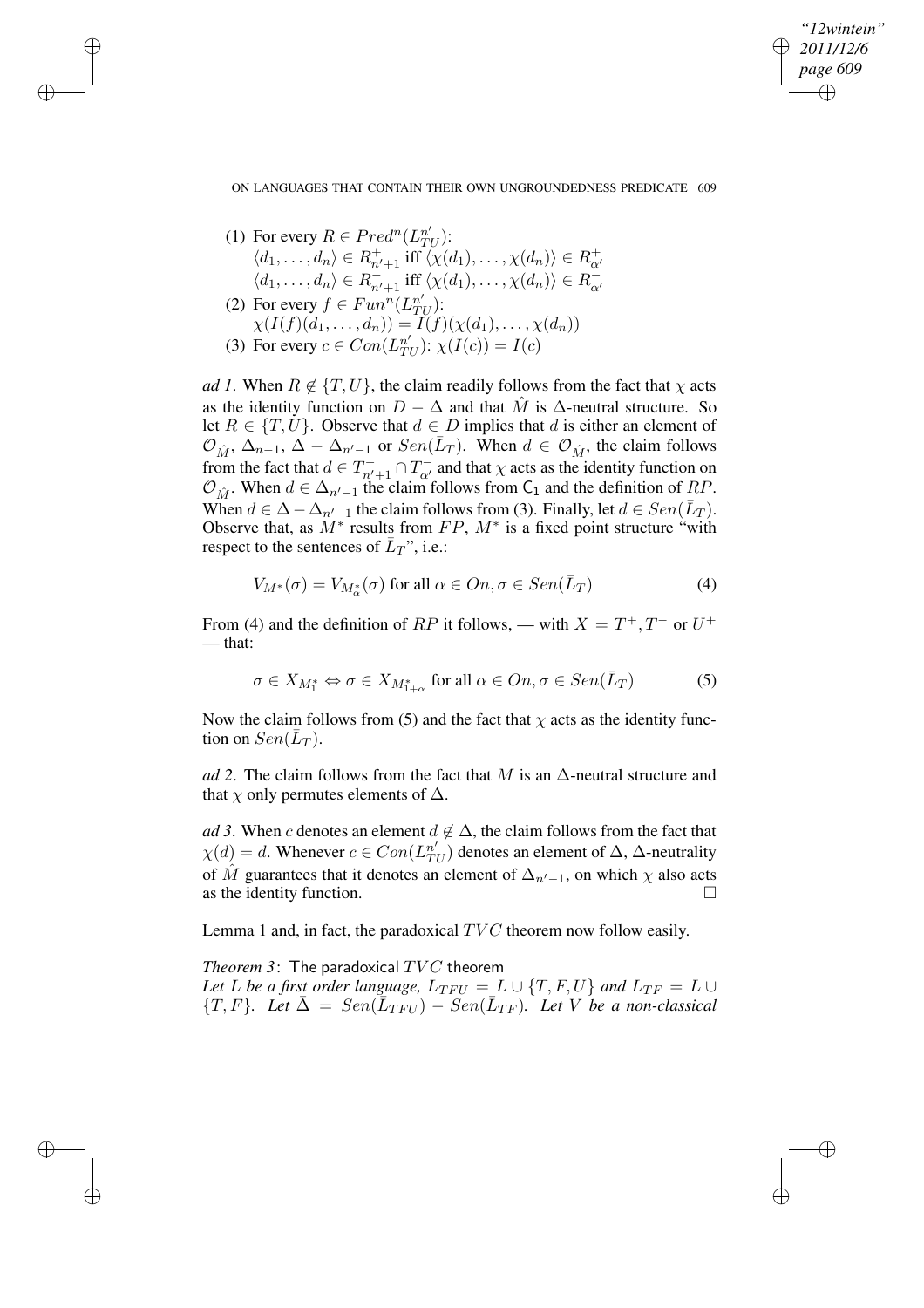## "12wintein" 2011/12/6 page 610 ✐ ✐

✐

✐

### 610 STEFAN WINTEIN

*appropriate valuation scheme and* let  $\hat{M}$  be a  $\bar{\Delta}$ -neutral ground *structure* for  $\bar{L}_{TFU}$  –  $\{T, F, U\}$ . Then,  $\hat{M}$  can be  $\bar{L}_{TFU}$ -expanded to a structure  $M$ such that  $\mathcal{L}_{TFU} = \langle \bar{L}_{TFU}, M, V \rangle$  is *truth* value correct.

*Proof.* Apply  $FP$  and  $RP$ , modified in the obvious way, to expand  $M$  by filling the extensions and anti-extensions of  $T$ ,  $F$  and  $U$ . From the (modified) Stabilization Lemma it follows that the generated series of structures  ${M^*_{\alpha}}_{\alpha\in On}$  has a fixed point at  $\omega$ , i.e.  $M^*_{\omega} = M^*_{\omega+1}$ . From the definition of (modified) RP, it now immediately follows that  $\mathcal{L}_{TFU} = \langle \bar{L}_{TFU}, M^*_{\omega}, V \rangle$ is truth value correct.

# 5. *HLPE and the paradoxical* TV C *theorem*

HLPE. In this section, the paradoxical  $TVC$  theorem will be applied to shed light on the status of a proof which appeared in (Rabern & Rabern 2008). The background of their proof is the so called *Hardest Logic Puzzle Ever*  $(HLPE)$ . Originally devised by Raymond Smullyan,  $HLPE$  was first discussed in an academic journal by (Boolos 1996). Neglecting a detail which is irrelevant for our purposes<sup>14</sup>,  $HLPE$  may be presented as follows.

The Puzzle: Three gods A, B and C are called, in some order, True, False, and Random. True always speaks truly, False always speaks falsely, but whether Random speaks truly or falsely is a completely *random* matter. Your task is to determine the identities of A, B, and C by asking three yes-no questions; each question must be put to exactly one god. ((Boolos 1996), p. 62)

Boolos gives the following solution. *First*, ask 'you are true iff A is Random' to  $B$ . If  $B$ 's answer is 'yes', we can conclude that  $C$  is not Random, while if B's answer is 'no', we can conclude that A is not Random. *Second*, go the god, A or C, that you now know to be not Random. Ask him a tautology to find out whether he is True or False. *Third*, ask the non Random god whether B is Random to find out the identity of all three gods. (Roberts 2001) criticized Boolos' solution for being 'unnecessarily complicated'<sup>15</sup> and came up with an alternative solution, which also involves *three* questions.

<sup>14</sup> In Boolos' original formulation, the gods understand English but answer with 'da' and 'ja', which mean 'yes' and 'no' but not necessarily in that order. Although you do not know the meaning of 'da' and 'ja', the da-ja version and yes-no version of HLPE can be solved in the same number of questions, and therefore the da-ja details are irrelevant for our purposes.

<sup>15</sup> Roberts says that the unnecessary complications of Boolos' solution are due to his use of the "iff" construct, which "While well-known to logicians, this is the sort of thing that makes

✐

✐

✐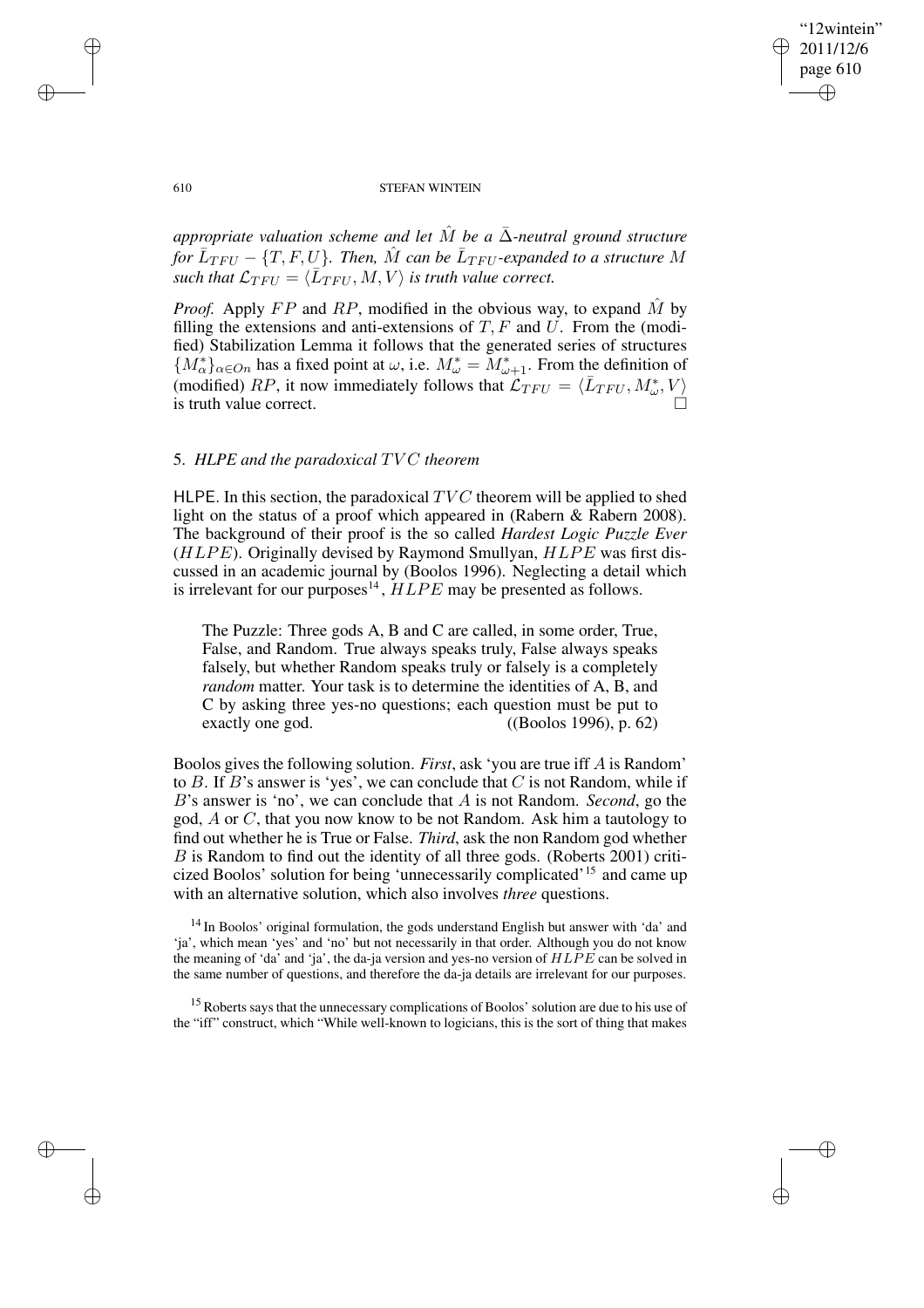ON LANGUAGES THAT CONTAIN THEIR OWN UNGROUNDEDNESS PREDICATE 611

✐

✐

✐

✐

"12wintein" 2011/12/6 page 611

✐

✐

✐

✐

Rabern and Rabern (R&R) observe that HLPE's instructions do not forbid one to ask self-referential questions to the gods and reflect on the consequences of doing so. On Liar like questions such as 'is it the case that your answer to this question is 'no'?', True cannot answer with either 'yes' or 'no' without lying and he has to show a different reaction accordingly, say that True *explodes*. Interestingly, R&R claim that by asking self-referential questions to the gods they can solve HLPE in just *two* questions. The crucial step in this two question solution is what R&R call the 'Tempered Liar Lemma'  $(TLL)$ , the content of which can be illustrated by means of the following example.

TLL. Suppose that there is an object, o, that is either black all over, yellow all over or red all over. You do not know o's color but there is a god, True, who knows o's color and who answers all and only yes-no questions *truthfully*. What is the minimum number n of yes-no questions that you have to ask to True in order to be sure that, no matter how True answers them, you can determine o's color? One may reason as follows. First asking whether *o* is black and then whether *o* is yellow shows that  $n \leq 2$  and as *obviously*,  $n \neq 1$  we have  $n = 2$ . However, R&R give a proof, in natural language, that claims to show that this appeal to our " $n \neq 1$ -intuitions" is unjustified; they claim to prove that  $n = 1$ . The statement that  $n = 1$  will be called the *Tempered Liar Lemma* (TLL) and the question by which R&R claim to establish  $TLL$  is Q, in which 'this' refers to the question as a whole.<sup>16</sup>

 $Q$ : Is it the case that (your answer to this question is 'no' and  $o$  is black) or o is yellow?

R&R, argue that if Q is answered with a) 'yes' then  $o$  is yellow,  $b$ ) 'no' then  $o$  is red while  $c$ ) an explosion indicates that  $o$  is black.

The proof. The three material implications  $a$ ),  $b$ ) and  $c$ ), are established via *reductio ad absurdum* as follows.

a) Assume that True answers 'yes' and that  $o$  is not yellow. Then True says 'yes' to the left disjunct of Q and so in particular to 'your answer to this question is 'no". This is impossible as True tells the truth.

b) Assume that True answers 'no' and that  $o$  is not red. Then, as True answered 'no' to Q, he denies the left and the right disjunct of  $\theta$ , from which

most laymen despair of logicians, and wonder why they ever tried to solve such puzzles in the first place." ((Roberts 2001), p. 610)

<sup>16</sup>I will be sloppy in not distinguishing between a yes-no question and its associated declarative sentence; for instance I will speak of the truth-value of a yes-no question.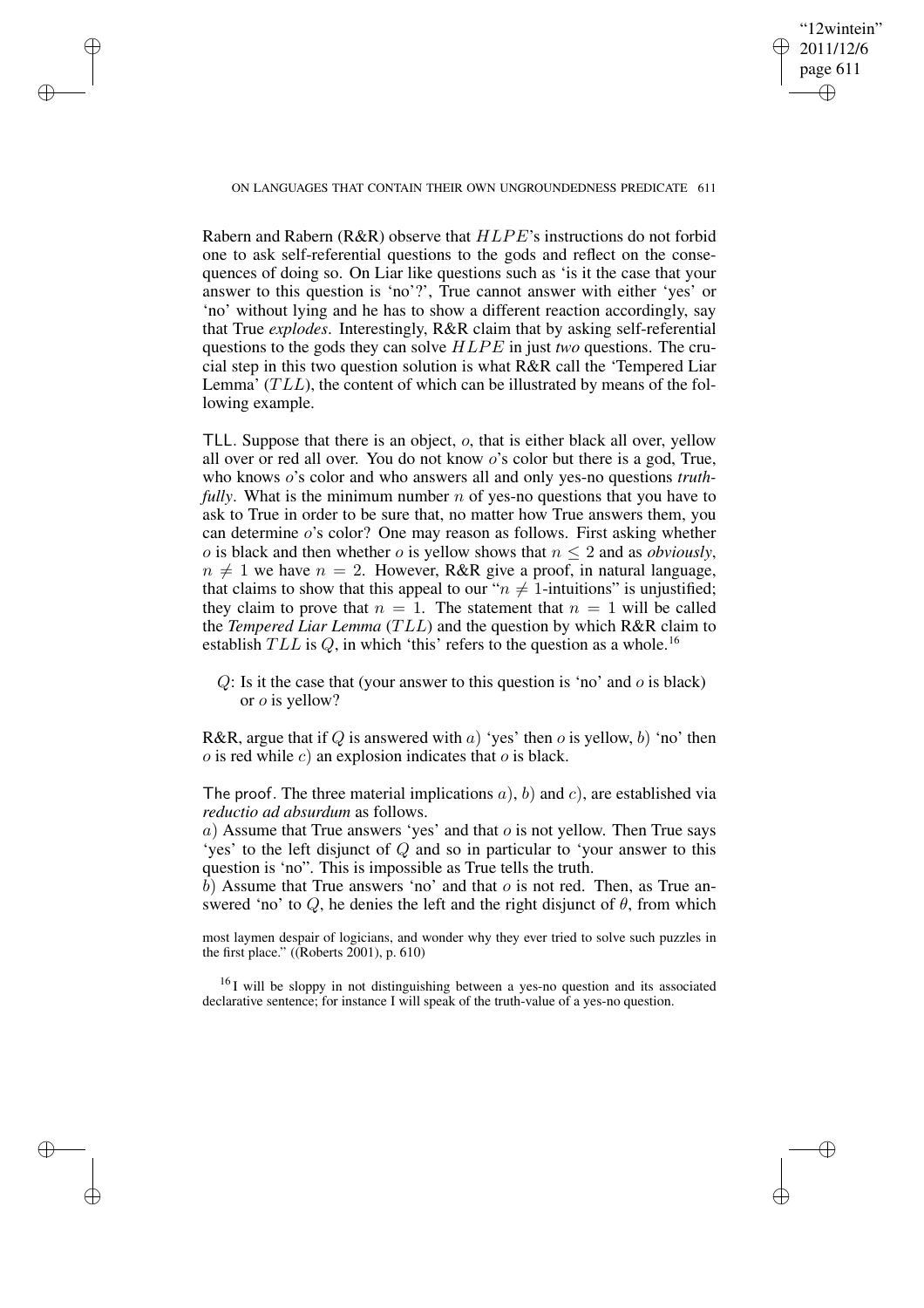✐

### 612 STEFAN WINTEIN

it respectively follows that  $\sigma$  is not black and that  $\sigma$  is not yellow and so  $\sigma$  is red. Contradiction.

c) Assume that True explodes and  $\sigma$  is not black. Then  $\sigma$  is not yellow either, for otherwise True would answer 'yes'. Hence, as  $\sigma$  is neither black nor yellow, True denies both disjuncts of Q and hence answers Q with 'no'. Contradiction.

The paradox. This argument of R&R is — though interesting — obscure, for nowhere in (Rabern & Rabern 2008) are the principles by which True reasons specified. At first sight — at least to me — the proof looks fine. But consider the following argument to the conclusion that True does not explode on Q which is, so it seems, obtained by the same principles as those implicit in R&R's proof. Suppose that  $o$  is black and that True explodes on Q. Then, the left disjunct of Q is false (as True does not answer 'no'), and so  $Q$  is false (as  $o$  is black the second disjunct is also false) and hence True should answer  $Q$  with 'no'! Also, what would happen if we asked True: 'is the case that your answer to this question is 'no' or that you explode on this question?' Such *strengthened Liar objections* show that R&R's proof is suspect, to say the least, and that an explanation of the assumptions involved is needed.

The truth value-answer link. A possible defense against such strengthened Liar objections is that they are based on a wrong conception of "how True works". For instance, True may answer with 'yes'or 'no' iff answering 'yes' or 'no' is truthful *and* if True can do so *without contradicting himself* and otherwise, True explodes. Such an 'inferential conception' of True may be combined with the thought that if  $\sigma$  is black, True explodes on  $Q$  and that this explosion renders Q false; the inferential conception of True then gives up the link between the truth value of a sentence and True's answer to it.<sup>17</sup> In contrast, the paradoxical  $TVC$  theorem can be seen as a specification of the conditions under which one can make sense of the argument of R&R when the answer of True to  $\sigma$  is understood as a reaction to the truth value of  $\sigma$ . We sketch two distinct ways to do so, called the meta-language approach and the object-language approach respectively.

<sup>17</sup> In personal communication Brain Rabern explained, as a reaction to my strengthened Liar objections, that his conception of True gives up the link between the truth value of  $\sigma$ and True's answer to it; True may very well explode on false sentences. In (Wintein 2009) I develop a formal approach to capture what I call an *inferential conception* of True. There an answer of True to a sentence σ is determined by the outcome of an *inferential process* of True which takes  $\sigma$  as input. In this formalization of an 'inferential True' one can, due to the assumption that True reacts differently to Truthtellers than to Liar sentences, also determine the color of an object which has 1 out of 4 possible colors by asking a single question to True.

✐

✐

✐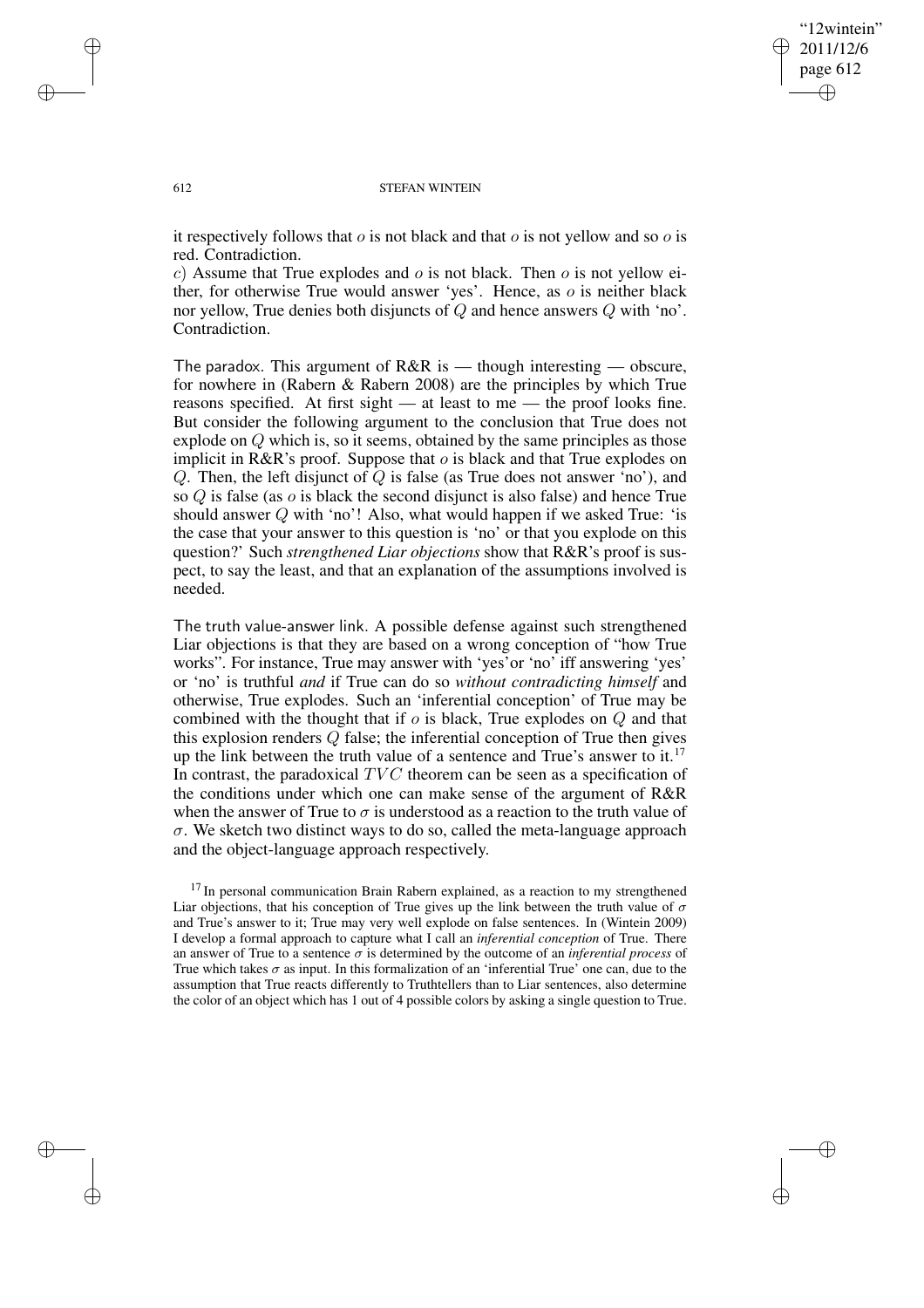✐

✐

✐

✐

✐

The meta-language approach. Assuming a link between the truth value of  $\sigma$ and True's answer to it, the interpretation of ' $F(x)$ ' as 'x is false' is extensionally equivalent to its interpretation as 'True's answer to x is 'no". Modulo this shift of interpretation, question  $Q$  can be represented via a constant  $\theta$  and an interpretation function I as follows.

$$
I(\theta) = (F(\theta) \land B(o)) \lor Y(o)
$$
\n(6)

Let  $L_{TFU}$  be a language that contains, besides the three truth value predicates (equivalently, "answering predicates") the color predicates  $B, Y$  and R and the constants  $\theta$  and  $\alpha$ . Let your ignorance about the color of the object be represented by  $K \in Sen(L_{TFU})$ :

$$
K := (B(o) \land \neg Y(o) \land \neg R(o))
$$
  
 
$$
\lor (\neg B(o) \land Y(o) \land \neg R(o))
$$
  
 
$$
\lor (\neg B(o) \land \neg Y(o) \land R(o))
$$

Any  $\Delta$ -neutral ground structure for  $L_{TFU} - \{T, F, U\}$  which interprets  $\theta$  as (6), which interprets  $\phi$  with a non-sentential object and which interprets the color predicates such that K is valuated as t we call a K-*ground structure* and the  $L_{TFU}$ -expansion of a K-ground structure via the *Strong Kleene version* of the paradoxical TV C theorem construction, we call a *possible world*. Note that, corresponding to the three possible colors of the object, the class of possible worlds  $M$  allows for a tripartition. A possible way to give a valid reconstruction of R&R's argument is to understand them as reasoning in a classical meta-language about  $\mathcal{M}$ . We define  $\models_{\mathcal{M}} \subseteq \mathcal{P}(Sen(L_{TFU})) \times Sen(L_{TFU})$  by stipulating that  $\Delta \models_{\mathcal{M}} \sigma$  just in case in every  $M \in \mathcal{M}$  in which all members of  $\Delta$  are valuated as t,  $\sigma$  is also valuated as t. Neglecting parenthesis for singleton sets, the three claims of R&R may be translated as follows:

$$
a') T(\theta) \models_{\mathcal{M}} Y(o)
$$
  $b') F(\theta) \models_{\mathcal{M}} R(o)$   $c') U(\theta) \models_{\mathcal{M}} B(o)$ 

As the reader may verify,  $a'$ ,  $b'$ ) and  $c'$ ) are true, while the associated objectlanguage counterparts of,  $a'$ ) and  $b'$ ) in terms of material implication do not hold. For instance, we do not have that  $\models_M T(\theta) \rightarrow Y(o)$ ; in a world in which the object is black, ' $T(\theta)$ ' is valuated as u, ' $Y(o)$ ' as f and hence the material implication as u.

The object-language approach. If we slightly alter R&R's natural language claims, we can have a correct object language representation of those claims.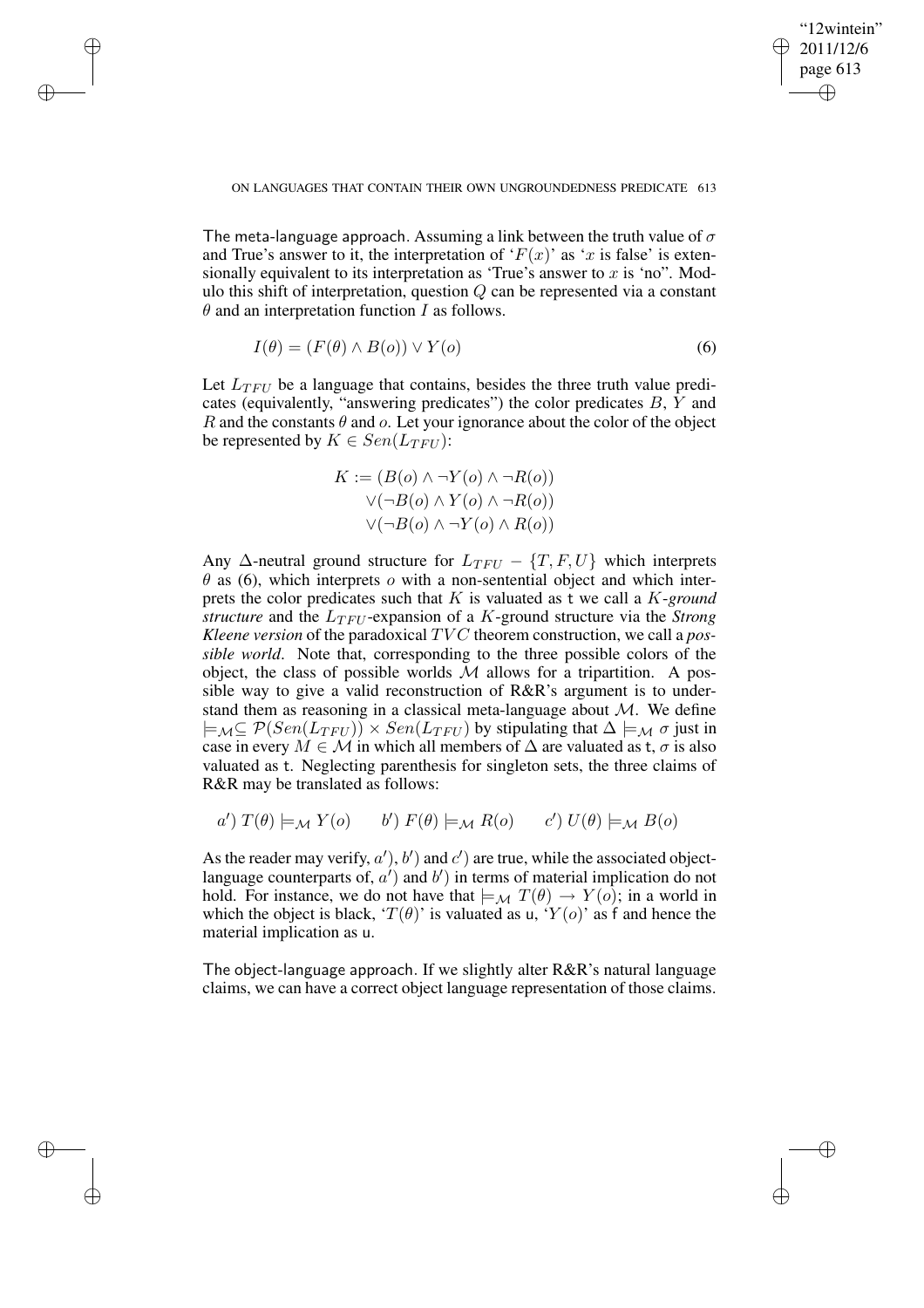✐

### 614 STEFAN WINTEIN

For observe that the fact that the ungroundedness predicate is a classical predicate gives us:

 $a''$ )  $\models_{\mathcal{M}} (\neg U(\theta) \land T(\theta)) \rightarrow Y(o)$  $(b'') \models_{\mathcal{M}} (\neg U(\theta) \land F(\theta)) \rightarrow R(o)$  $c''$ )  $\models_{\mathcal{M}} U(\theta) \wedge \rightarrow B(o)$ 

Conclusion. We used the paradoxical  $TVC$  theorem to give a rough sketch of two possible reconstructions of the reasoning of R&R. Although a lot more can be said about the details of both reconstructions, I do not think that either of them can be fruitfully converted into a genuine proof of  $TLL$ , the reason being that the condition of  $\Delta$ -neutrality is too restrictive. We would like to know the principles by which True answers questions as 'do you explode on this question?' and the like, which are excluded by  $\Delta$ -neutrality. It is my conjecture that, in order to get a systematic account of True's answers to such questions, the truth value-answer link has to be traded in for an inferential conception of True. Be that as it may, the paradoxical  $TVC$  theorem itself is a nice little result which can be added to our ever growing stock of truths about truth.

> Tilburg University, The Netherlands E-mail: s.wintein@uvt.nl

## REFERENCES

- Arieli, O. & Avron, A. 1996. Reasoning with Logical Bilattices. *Journal of Logic Language and Information*, 5:25–63.
- Belnap, N. 1977. A useful Four-Valued logic. (*In* Dunn, J.M. & Epstein, G. (eds.), *Modern Uses of Multiple-Valued Logic*.)
- Boolos, G. 1996. The hardest logic puzzle ever. *The Harvard Review of Philosophy*, 6:62–65.
- Dutilh Novaes, C. 2008. A comparative taxonomy to medieval and modern approaches to Liar sentences. *History and Philosophy of Logic*, 29:227– 261.
- Goldstein, L. & Blum, A. 2008. When is a statement not a statement? When it's a liar. *The Reasoner*, 2:4–6.
- Gupta, A. 1982. Truth and Paradox. *Journal of Philosophical Logic*, 11:1– 60.
- Gupta, A. & Belnap, N. 1993. *The Revision Theory of Truth*. Cambridge: MIT Press.
- Halbach, V. & Horsten, L. 2006. Axiomatizing Kripke's theory of truth. *Journal of Symbolic Logic*, 71:677–712.

✐

✐

✐